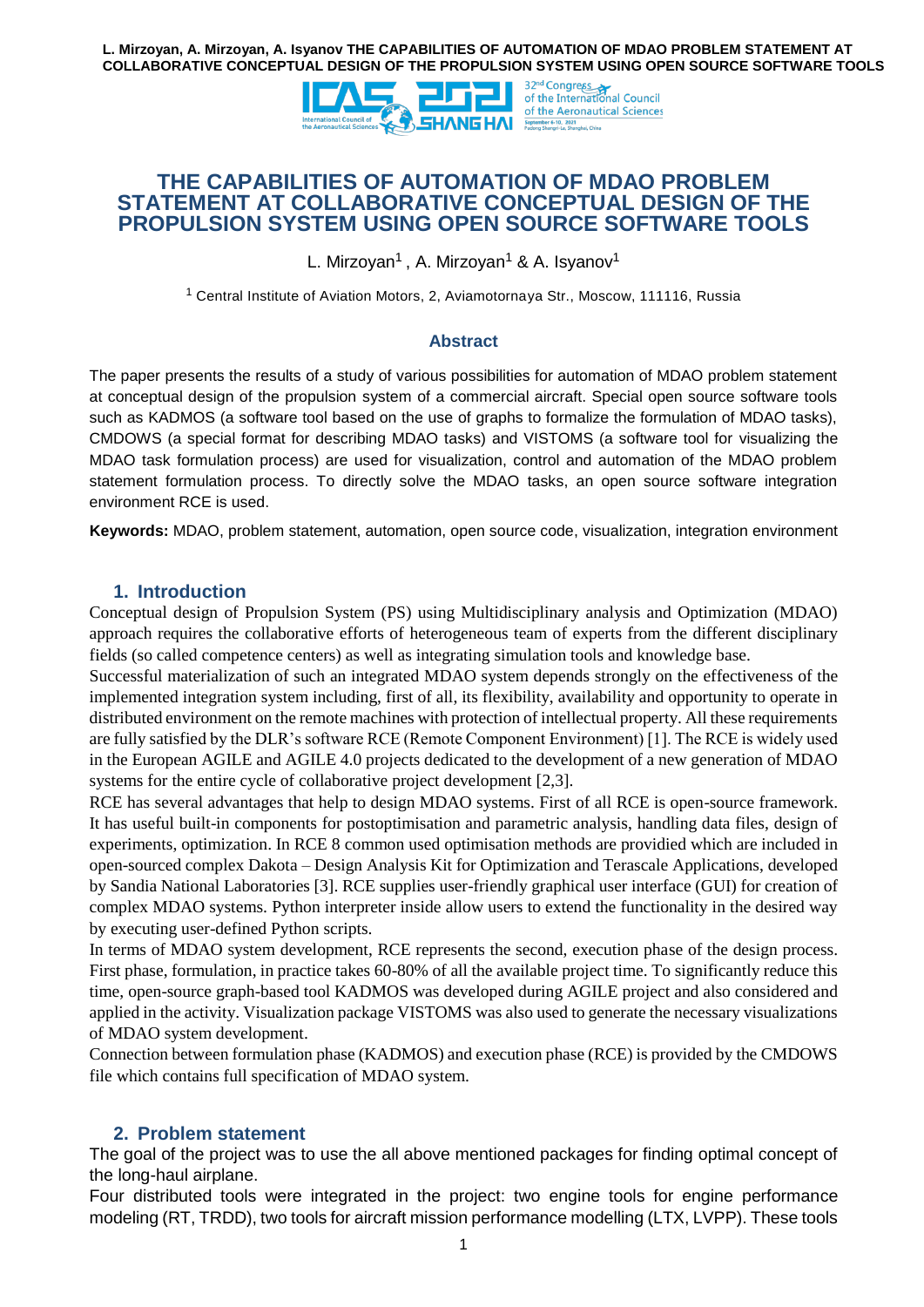were located on the different PCs in one local network. The data flow between tools is presented on the Figure 1a. Central data scheme was considered to integrate all tools in one workflow (Figure 1b).



Figure 1 - a) data exchange scheme (a) and server-client network for RCE implementation (b).

Optimization task was to find Pareto-optimal set of solutions for the following multidisciplinary analysis and decision making. Four parameters were specified as design variables: take-off wing loading, take-off thrust loading, cruise fun pressure ratio, turbine entry temperature. Three parameters were specified as objective functions: cruise range, balanced field length, fuel efficiency.

### **3. Tool Integration, workflow construction and execution in RCE**

RCE – is the PIDO-platform where the workflow is created manually by the integrator via integration tools as a black-boxes, adding built-in elements like optimisers, convergers, DOEs. If tools are located in distributed PCs than integration is conducted in two possible ways - via a local network or the internet. The tools for integration in RCE are required only to be executable from the command line and be done in non-interactive mode.

All 4 tools were successfully integrated in RCE workflow. Parametric study was conducted and some results are shown on the Figure 2.



Figure 2 - Parametric study in RCE.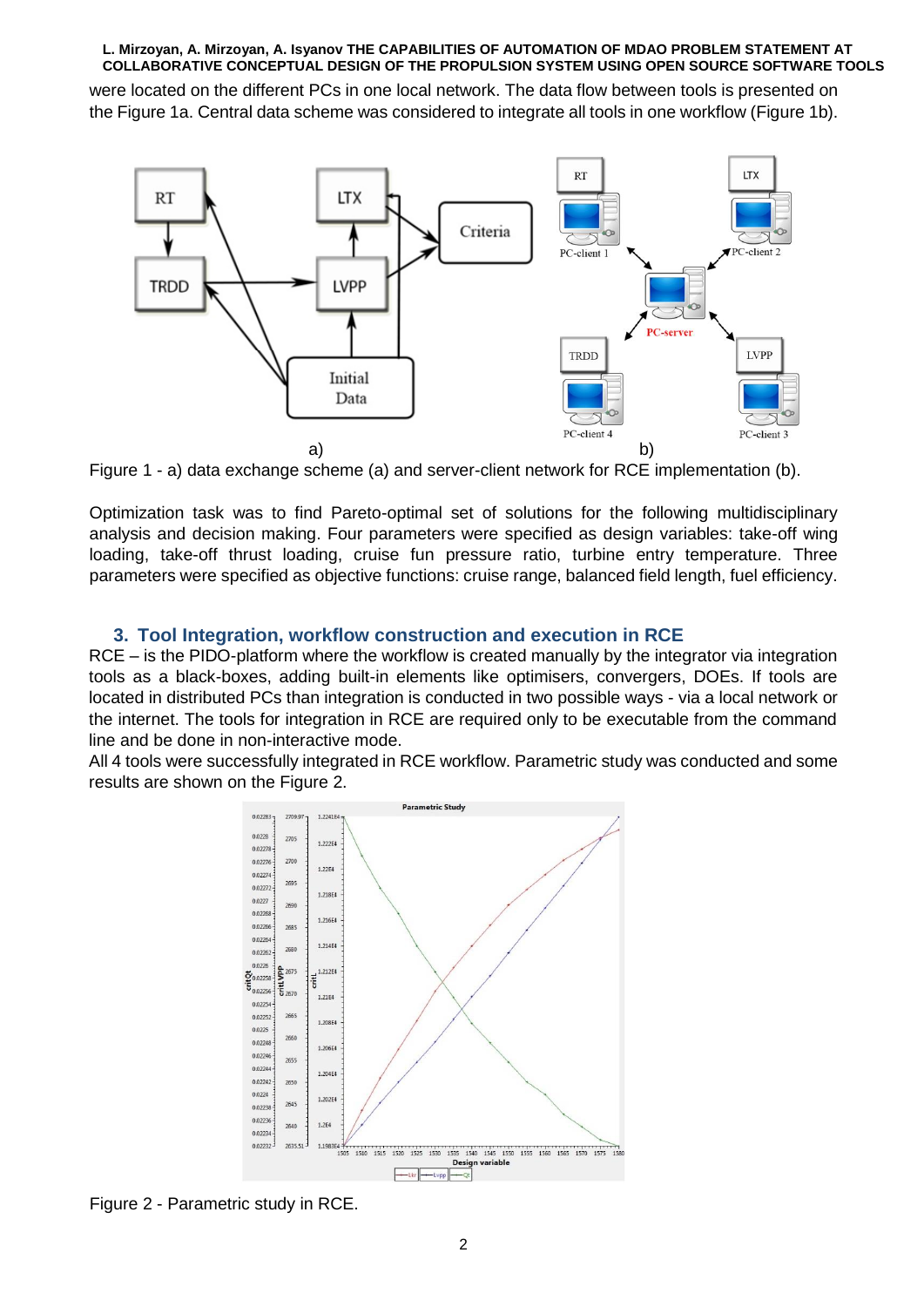## **4. KADMOS, VISTOMS, CMDOWS software tools**

KADMOS is the system of graph-based methods for automation of MDAO design formulation phase. KADMOS supports all the internal stages of formulation phase of the design process including collection information about connections between disciplinary tools in special repository, definition of design variables/constraints/objectives and formulation of solution strategy using graph theory for creation of the final workflow. KADMOS is the open-source Python package. It doesn't have its own graphical user interface and VISTOMS can be used as an effective environment to review, debug and examine all the stages of formulation phase.

KADMOS creates graphs on each stage of the design process.

*On the first stage* each tool in the repository is described by the base XML-files, containing their input/output information. Repository Connectivity Graph(RCG) is created automatically which describes the connections between disciplinary tools.

Three different types of visualization are presented in VISTOMS:

- using Extended Design Structure Matrix XDSM;

- using Edge Bundling Diagram;

- using Sankey Diagram.

XDSM [7] – is the extension of the widely known format of connection representation in the form of Design Structure Matrix DSM. In such extended format it is possible not only to overview the connections between tools but also the process to be executed.

XDSM representation of RCG, which was obtained in VISTOMS, is shown on the Figure 3.



Figure 3 - XDSM-representation of RCG.

The discipline tools are positioned on the diagonal. Iterative components (e.g. optimizers and convergers) will have have an elliptical shape, rectangles are non-iterative components (e.g. disciplinary analyses and mathematical relations). Data dependencies between components are denoted by off-diagonal parallelograms, grey-colored shapes indicate couplings and white-colored ones indicate system I/Os. The data dependencies should be read in a clockwise direction. Data links between components are accentuated with thick grey lines. Finally, the execution process of the MDAO solution strategy is indicated using numbers inside the blocks in combination with thin black process connection lines (see Fig.9).

On the initial stage, when tools are already added to the graph, but the sequence of their execution is not defined yet, the direct and feedback connections are not important. But after all the elements will be sequenced, these connections will specify execution sequence. The coordinator node provides the system-level inputs and collects system-level outputs. It is like an external world and is the main control function of all the system. It means that any variable, which is provided by the Coordinator, is provided by none of the other tool in the system.

The list of all variables provided and obtained by the block, may be overviewed by clicking on its connection (Figure 4).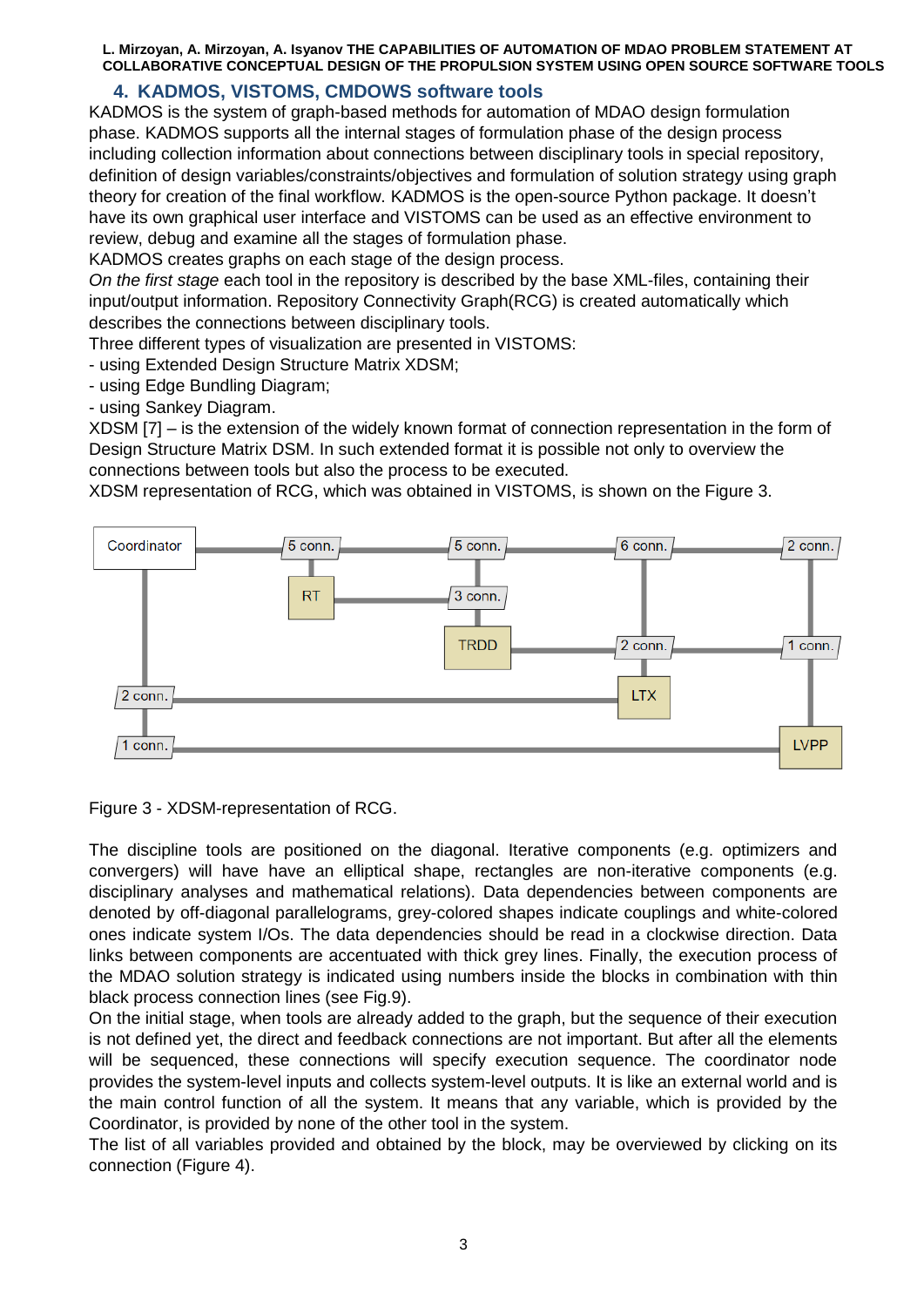

Figure 4 - Data exchange in XDSM.

Two other types of visualization – Edge Bundling Diagram and Sankey Diagram are shown on Figure 5 and Figure 6 respectively.



Figure 5 - Edge Bundling Diagram representation.

On Figure 5 thickness of the arrow represents the number of connections between tools.





More information also may be included in VISTOMS to the description of the system such as license, developer, execution accuracy, accuracy level, results verification and other.

Execution sequence of all the tools may be defined automatically.

Adding tool in the system, several important investigation may be conducted with the obtained graph (especially it is important if number of tools and connections is large) including graph inspection and graph manipulation. It is possible to get and analyze data model as tree or list, to specify initial values of the parameters (Figure 7), to generate XML-files and so on.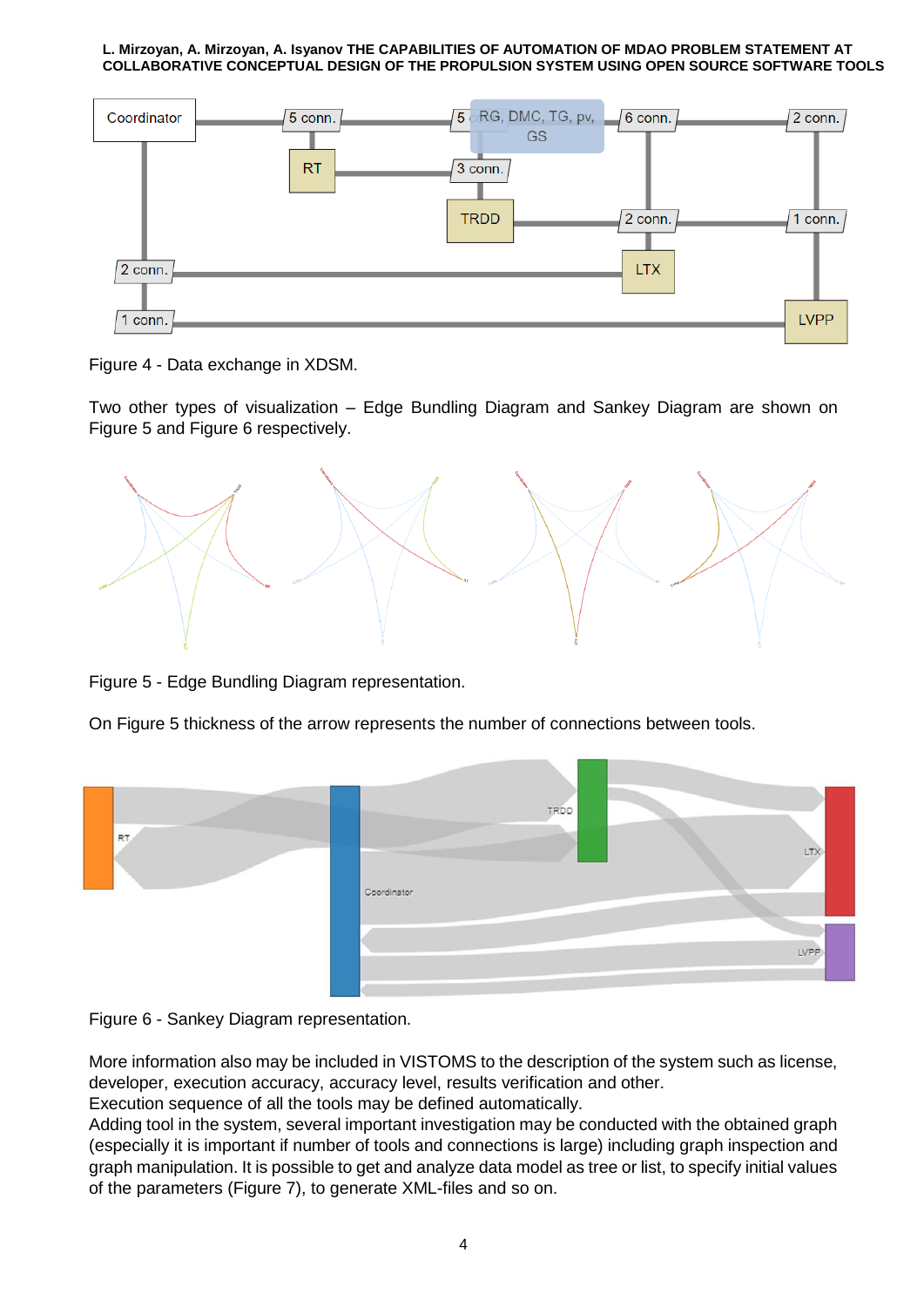

Figure 7 - Data Model in VISTOMS.

The second stage of the process is MDAO problem definition when Fundamental Problem Graph (FPG) is generated in KADMOS. All the unnecessary variables and tools should be automatically removed from the RCG (according to the selected built-in method) and main design variables, constraints and objectives should be specified (see Figure 8).



Figure 8 - Assigning problem roles of parameters.

The third stage of the process is defining the solution strategy when two types of graphs are generated – MDAO data graph (MDG) and MDAO process graph (MPG). MDG is graph that stores data exchanged by the executable blocks - both tools and architecture blocks (such as DOE, optimizers, convergers) - and other elements of the system. DAO Process Graph (MPG) contains only executable blocks from the MDG and the specification of their execution order. Standard number of solution strategies is realized in KADMOS - Unconverged MDA, Converged MDA, Individual Discipline Feasible, Unconverged Optimization, Unconverged Design of Experiments (DOE), Converged Design of Experiments (DOE), Collaborative Optimization, Bilevel Integrated Systems Synthesis Bliss-2000.

MDG with DOE solution strategy is shown on the Figure 9.



Figure 9 - MDG with DOE solution strategy.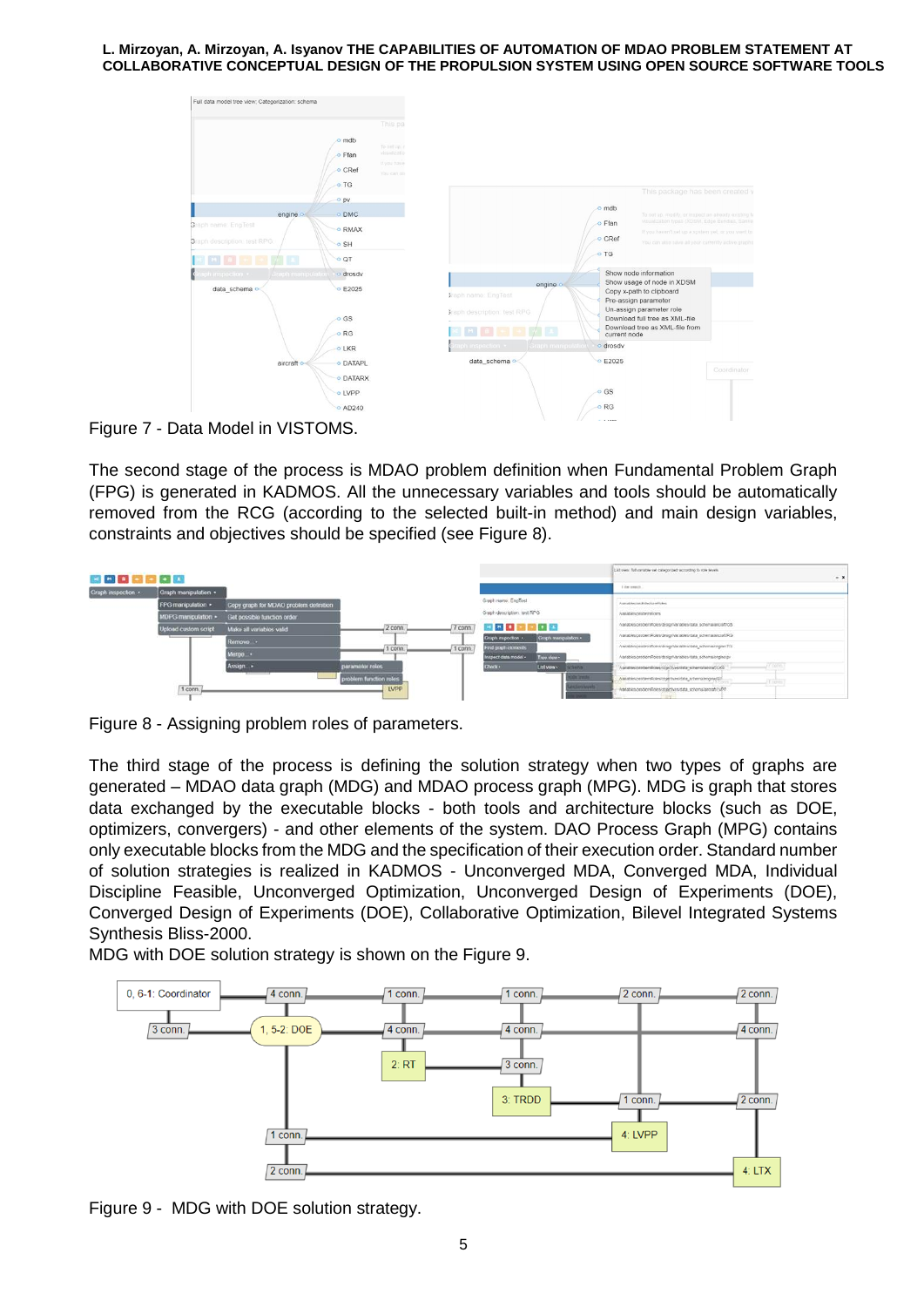After all the stages are realized and visualized the main goal is to get the executable workflow which could be run on the PIDO platform automatically. This become possible by using special format interpretable by the PIDO-platform (RCE). As such a format CMDOWS may be considered and it is translated to the PIDO-platforms through the special parser. CMDOWS – Common MDO workflow schema – is the open-sourced format to store information about MDAO system in the special format (CMDOWS xml-files). This is information about tools, data exchange between them, execution order, solution strategies and so on.

In VISTOMS each KADMOS graph may be saved, loaded and manually modified in CMDOWS-file. DOE architecture is chosen for testing via CMDOWS parser in RCE. Workflow as a result of parsing is shown on Figure 10.



Figure 10 - The RCE workflow for implementation of DOE, received in VISTOMS as a CMDOWS file.

It should be mentioned that all the tools were previously integrated in RCE.

# **5. Conclusion**

The capabilities of using open software tools VISTOMS, CMDOWS and KADMOS for automation of the formulation of the MDAO problem at the conceptual design of the propulsion system are considered. The tools allow to visualize the stages of the MDAO problem tatetment, conduct a graphoriented analysis of the relationships between models data, and create and save a workflow in a special file for solving MDAO tasks in the RCE.

Based on the example of problem statement for propulsion system multidisciplinary optimization at conceptual design in the VISTOMS visualization environment, XML files of input data for 4 models used were created, all 3 stages of MDAO problem statement were implemented: creating a model repository, generating initial information for solving the MDAO problem and formulating a solution strategy in the form of DOE.

The results showed that modern open software tools VISTOMS, CMDOWS and KADMOS can be successfully used at the conceptual design stage to accelerate the formulation of MDAO tasks.

At the next stage of the work, it is planned to consider the use of open source tools capabilities for more complex optimization systems, including feedback on parameters and iterative processes.

## **6. Contact Author Email Address**